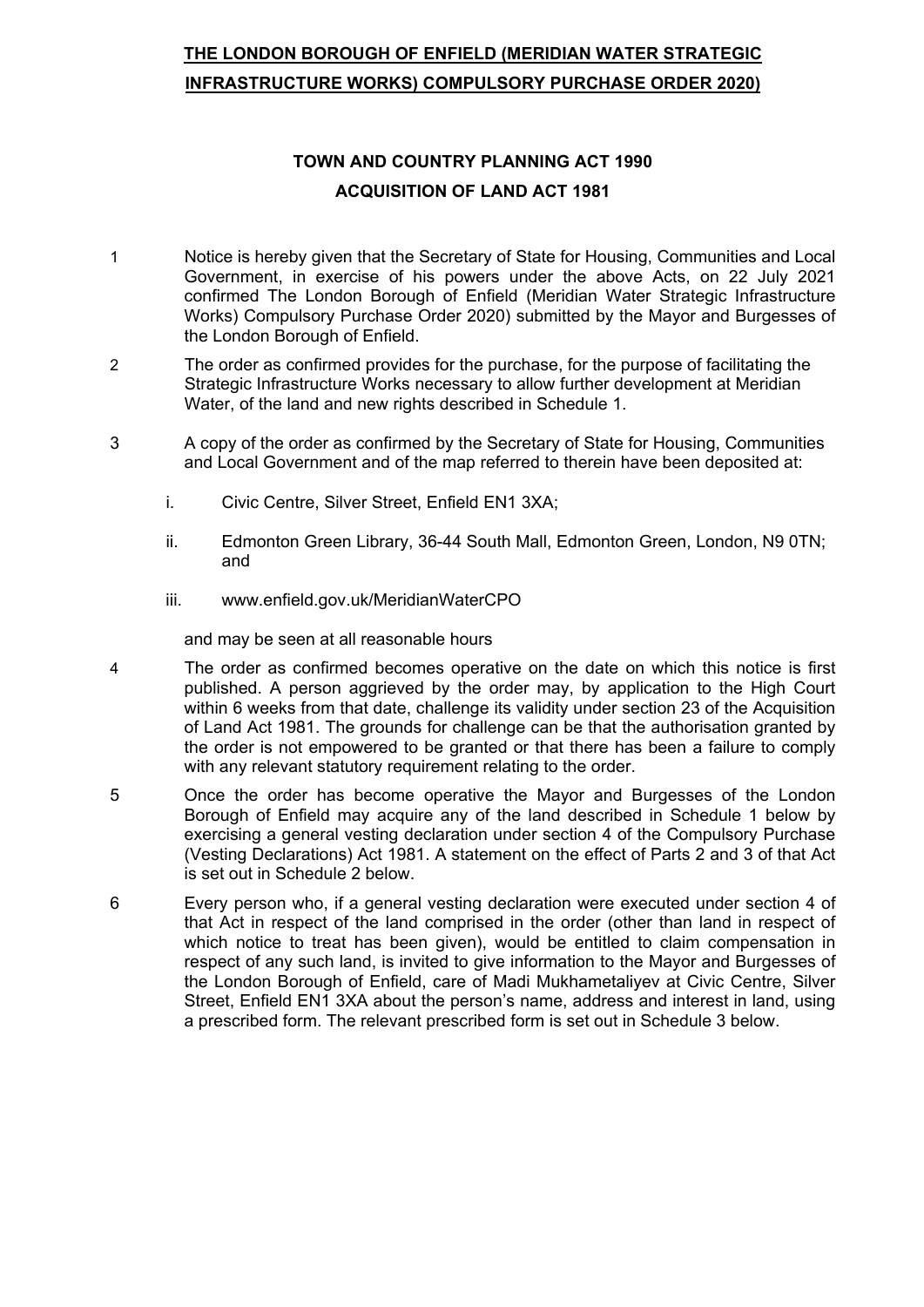#### **SCHEDULE 1**

### **LAND COMPRISED IN THE ORDER AS CONFIRMED**

All interests except those already owned by the acquiring authority in the Order Land comprising land situated at Meridian Water, in the London Borough of Enfield including properties which lie within an area bounded to the east of the West Anglia Mainline railway bounded by the North Circular to the north, Leeside Road in the south and the Lee Navigation to the east, which includes Orbital Business Park, industrial land to the east of the Lee Navigation as well as green belt land between Harbet Road and the River Lee. The new rights to be purchased compulsorily over land described above which will comprise rights of access and other rights in order to construct the infrastructure works. More information and the Order Map showing land (marked pink) and rights (marked blue) to be acquired can be viewed at www.enfield.gov.uk/MeridianWaterCPO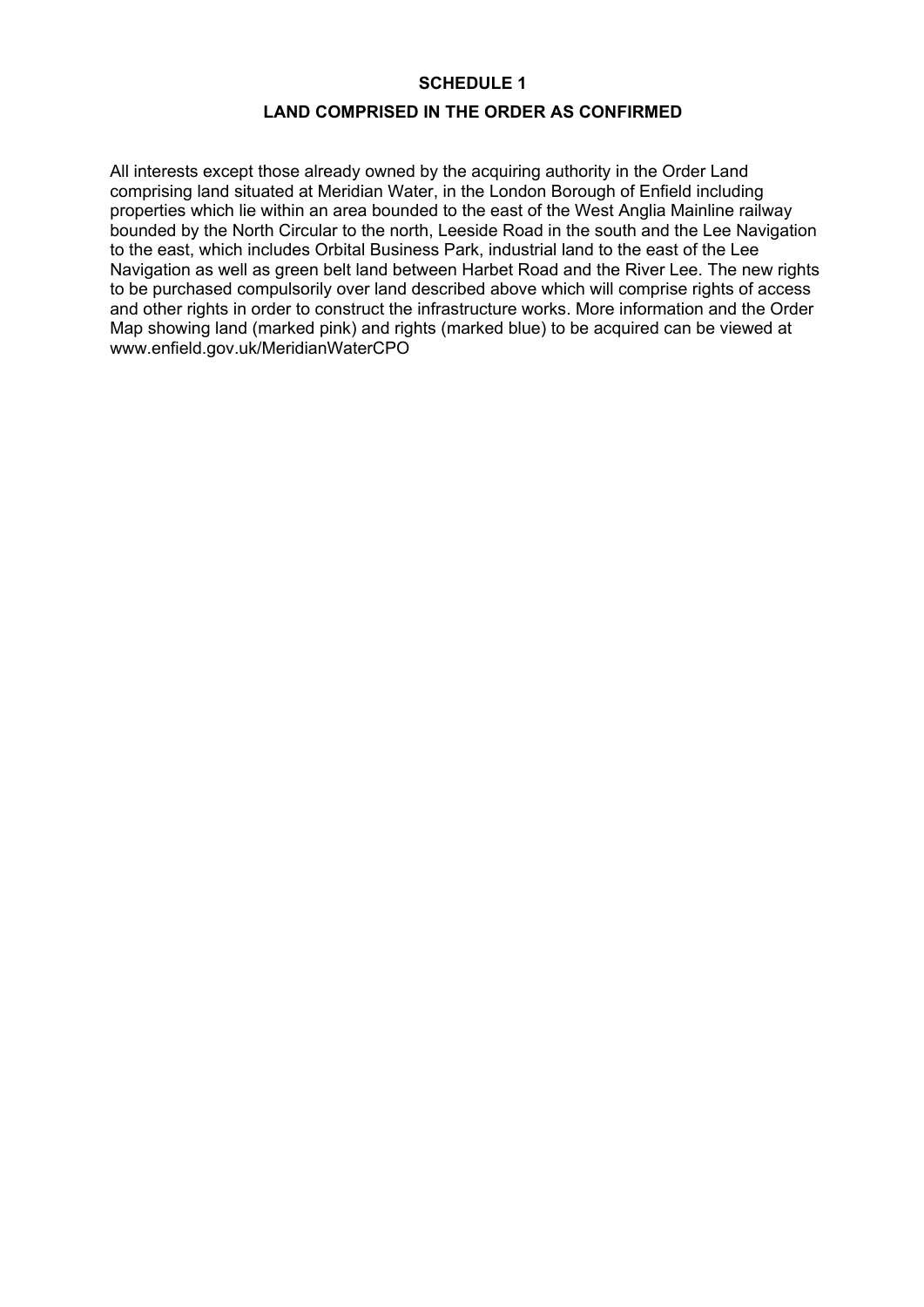#### **SCHEDULE 2 FORM OF STATEMENT OF EFFECT OF PARTS 2 AND 3 OF THE COMPULSORY PURCHASE (VESTING DECLARATIONS) ACT 1981**

### **Power to execute a general vesting declaration**

**1** Once The London Borough of Enfield (Meridian Water Strategic Infrastructure Works) Compulsory Purchase Order 2020) has become operative, the Mayor and Burgesses of the London Borough of Enfield (hereinafter called the "Acquiring Authority") may acquire any of the land described in Schedule 1 above by executing a general vesting declaration under section 4 of the Compulsory Purchase (Vesting Declarations) Act 1981 ("the Act"). This has the effect, subject to paragraphs 3 and 5 below, of vesting the land in the Acquiring Authority at the end of the period mentioned in paragraph 2 below.

#### **Notices concerning general vesting declaration**

- **2** As soon as may be after the Acquiring Authority execute a general vesting declaration, they must serve notice of it on every occupier of any of the land specified in the declaration (except land where there is one of the tenancies described in paragraph 4) and on every person who gives them information relating to the land in pursuance of the invitation contained in the confirmation notice of the order. When the service of notices of the general vesting declaration is completed, a period specified in the declaration, of not less than three months, will begin to run. On the first day after the end of this period the land described in the declaration will, subject to what is said in paragraphs 3 and 5, vest in the Acquiring Authority together with the right to enter on the land and take possession of it. Every person on whom the Acquiring Authority could have served a notice to treat in respect of his interest in the land (other than a tenant under one of the tenancies described in paragraph 4) will be entitled to claim compensation for the acquisition of his interest in the land, with interest on the compensation from the vesting date.
- **3** The "vesting date" for any land specified in a declaration will be the first day after the end of the period mentioned in paragraph 2 above, unless a counter-notice is served under Schedule A1 to the Act within that period. In such circumstances, the vesting date for the land which is the subject of the counter-notice will be determined in accordance with Schedule A1.

#### **Modifications with respect to certain tenancies**

- **4** In the case of certain tenancies, the position stated above is subject to modifications. The modifications apply where the tenancy is either a "minor tenancy", ie. a tenancy for a year or a yearly tenancy or a lesser interest, or "a long tenancy which is about to expire". The latter expression means a tenancy granted for an interest greater than a minor tenancy but having on the vesting date a period still to run which is not more than the period specified in the declaration for this purpose (which must be more than a year). In calculating how long a tenancy has still to run, where any option to renew or to terminate it is available to either party, it shall be assumed that the landlord will take every opportunity open to him to terminate the tenancy while the tenant will use every opportunity to retain or renew his interest.
- **5** The modifications are that the Acquiring Authority may not exercise the right of entry referred to in paragraph 2 in respect of land subject to a tenancy described in paragraph 4 unless they first serve notice to treat in respect of the tenancy and then serve every occupier of the land with a notice of their intention to enter and take possession after the period (not less than three months from the service of the notice) specified in the notice. The right of entry will be exercisable at the end of that period. The vesting of the land will be subject to the tenancy until the end of that period or until the tenancy comes to an end, whichever happens first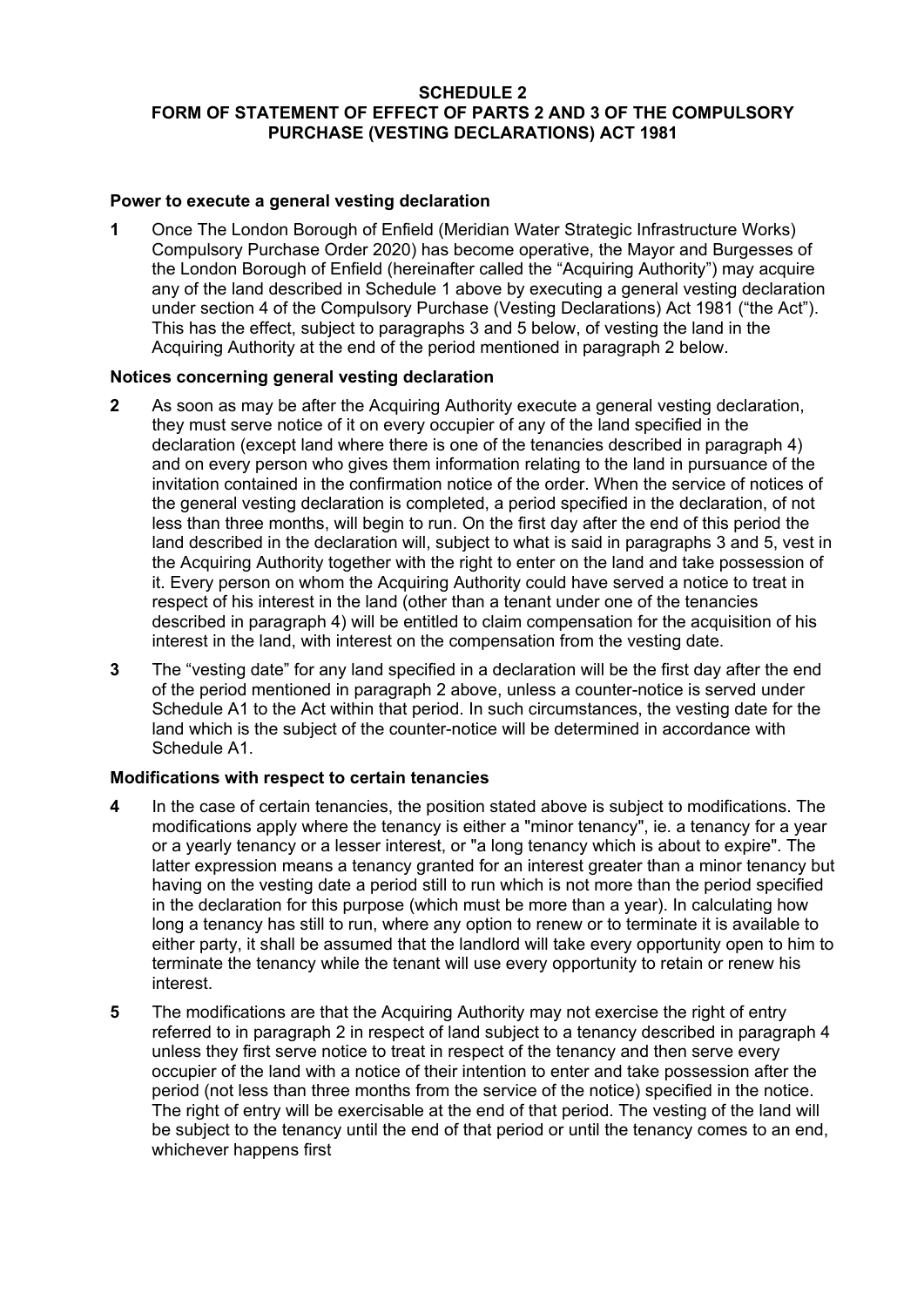### **SCHEDULE 3 FORM FOR GIVING INFORMATION**

#### **The London Borough of Enfield (Meridian Water Strategic Infrastructure Works) Compulsory Purchase Order 2020)**

| To: Madi Mukhametaliyev                               |
|-------------------------------------------------------|
| <b>Principal Regeneration Officer, Meridian Water</b> |
| Madi.Mukhametaliyev@enfield.gov.uk                    |
| London Borough of Enfield                             |
| <b>Civic Centre</b>                                   |
| <b>Silver Street</b>                                  |
| Enfield                                               |
| EN <sub>1</sub> 3XA                                   |
|                                                       |

(I) (We) being (a person) (persons) who, if a general vesting declaration were executed under section 4 of the Compulsory Purchase (Vesting Declarations) Act 1981 in respect of all the land comprised in the compulsory purchase order cited above in respect of which notice to treat has not been given, would be entitled to claim compensation in respect of (all) (part of) that land, give you the following information, pursuant to the provisions of section 15 of, or paragraph 6 of Schedule 1, to the Acqusition of Land Act 1981.

**1** Name and address of informant(s) (i) ……………………………………………………...

**2** Land in which an interest is held by informant(s) (ii) ……………………………………..

**3** Nature of interest (iii) …………………………….

Signed ……………………………………….

(on behalf of …………………………………

Date ………………………………………….

(i) In the case of a joint interest insert the names and addresses of all the informants.

- (ii) The land should be described concisely.
- (iii) If the interest is leasehold, the date of commencement and length of term should be given. If the land is subject to a mortgage or other incumbrance, details should be given, e.g. name of building society and roll number.